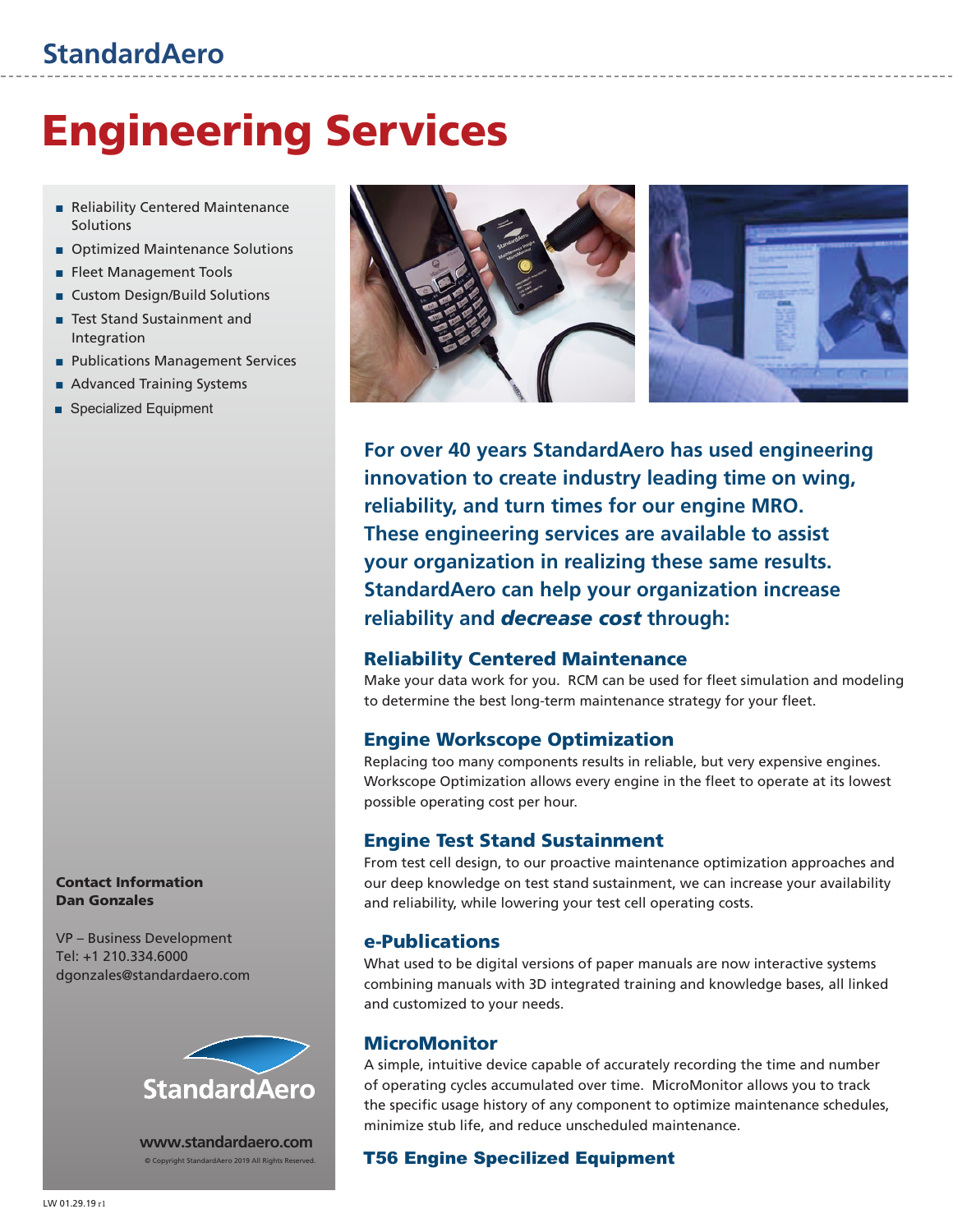

## Engineering Services

## T56 Engine Specialized Maintenance Equipment Catalogue

2020

StandardAero reserves the right to amend specifications, and other information included without notice. While the information has been reviewed, no responsibility for possible errors or omissions can be assumed. Prices subject to restrictions and final work scope.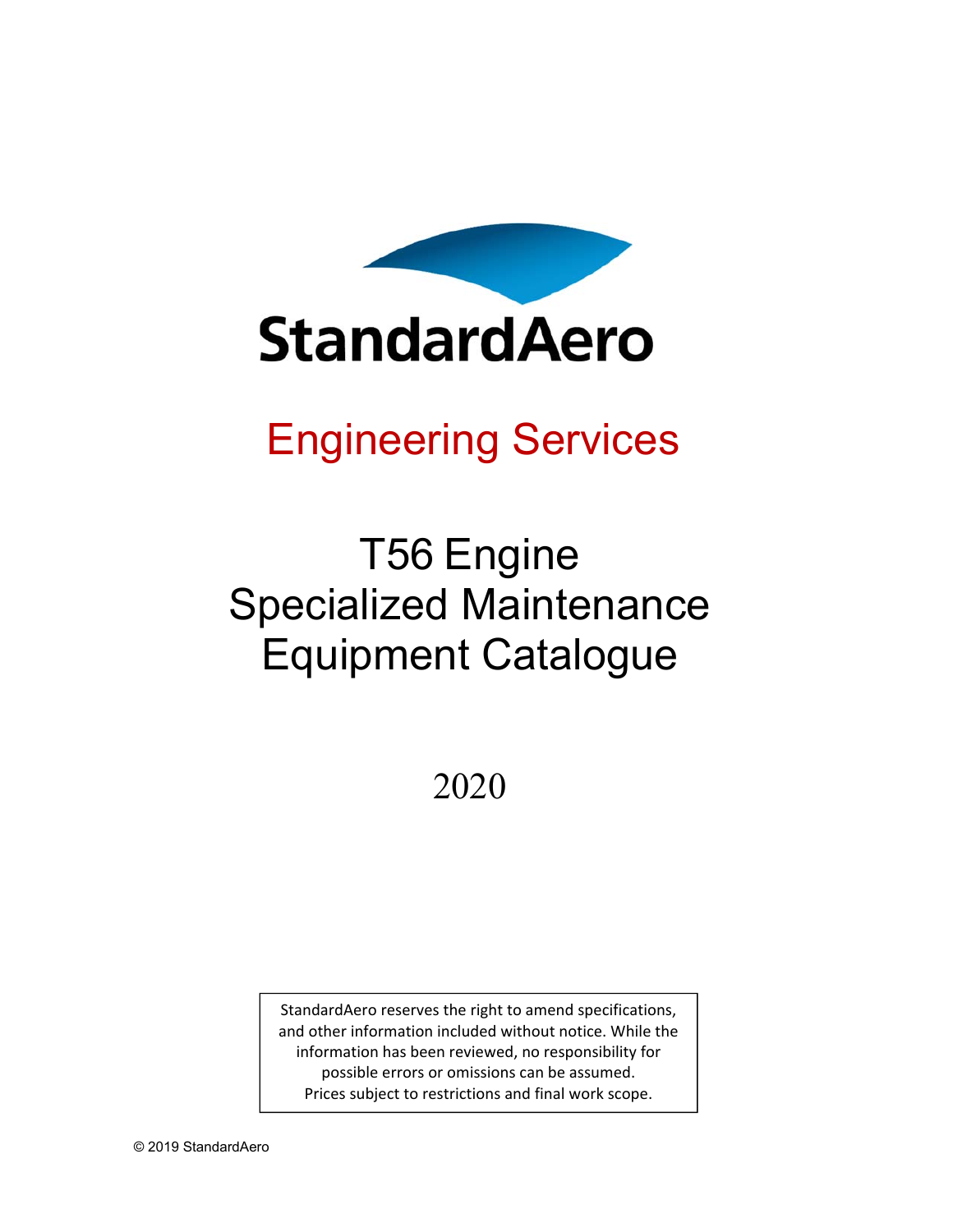

## **"Nose"Stand**

- **StandardAero Part Number:**  SA10890
- **Function:** Allow for maintenance of T56-15 engines with easier access and minimal obstructions.
- **Safety:** Designed for engine only (not engine and QEC)
- **Dimensions (LWH):** 118" X 60" X 136"
- **Max Conditions (Capacity):** 2 engines with or without RGB per "Nose" Stand
- **Included Equipment:** Turnkey "Nose" Stand system
- **Instructions / Manual:** Included
- **Test Sheets:** N/A
- **Not Included (Required):** Facility Power (electricity and compressed air) and Supporting Jack Stand.
- **Maintenance Instructions:** Included
- **Training:** Optional
- **Modifications Required:** 1) Add two 120 PSI compressed air harnesses, 2) Add electrical plug harness. Items 1 and 2 will be included. 3) (Optional) Modify lowest position and stop blocks if desired to transfer engine to "Nose" stand directly from a roll-over stand.
- **Warranty:** 1 year

Not Pictured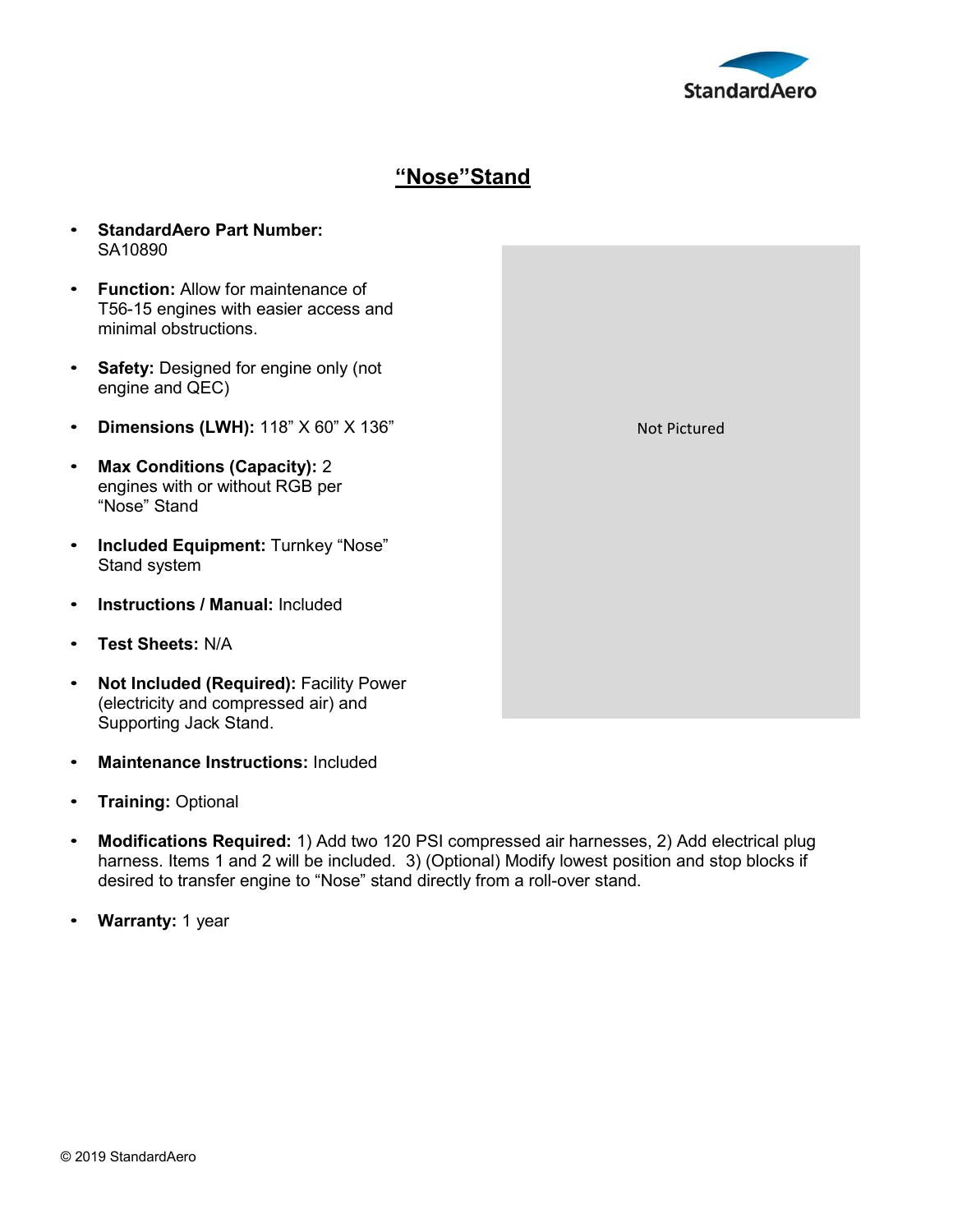

## **QEC Upper Kit Maintenance Stand**

- **StandardAero Part Number:** SA45390
- **Function:** Allow maintenance of QEC upper with easier access and fewer obstructions.
- **Safety:** Not designed to be transported at high speeds or on rough surfaces. Not designed to support engine.
- **Dimensions (LWH):** 78" X 46" X 63"
- **Max Conditions (Capacity):** One QEC Upper Kit
- **Included Equipment:** Stand and Casters (8"), Rear casters fixed, Front casters swivel.
- **Instructions / Manual:** Included
- **Test Sheets:** N/A
- **Not Included (Required):** Tow Bar (Low Boy tow bars will fit equipment).
- **Maintenance Instructions:**  Periodic inspection of attaching hardware for wear.
- **Training:** Optional
- **Modifications Required:** N/A
- **Warranty:** 1 year

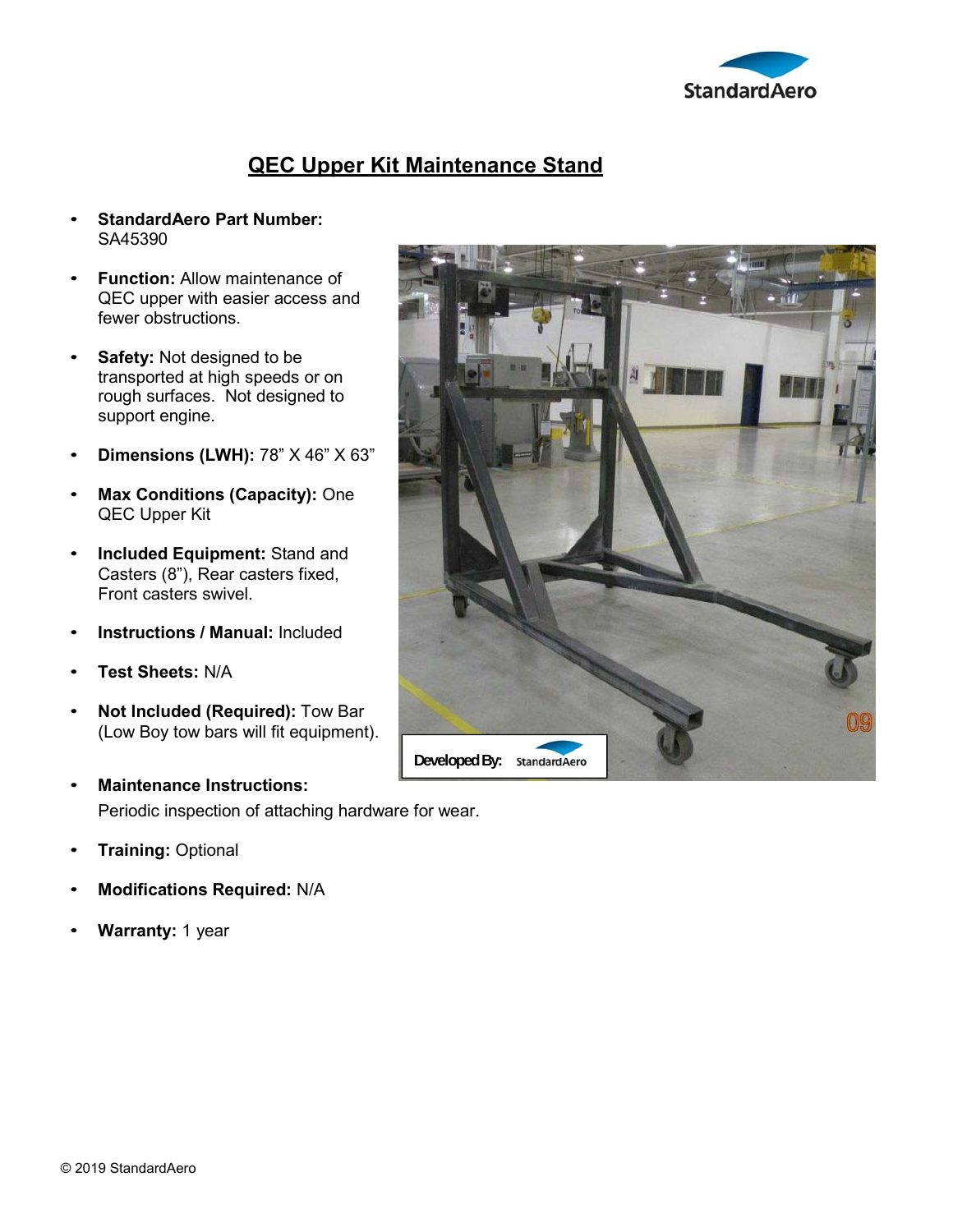![](_page_4_Picture_0.jpeg)

## **QEC Wire Harness Buildup Stand**

- **StandardAero Part Number:** SA23709
- **Function:** Fixture to allow complete build-up and testing of the QEC wiring harness (KVA and 60/90).
- **Safety:** N/A
- **Dimensions (LWH):** 72" X 36" X 48"
- **Max Conditions (Capacity):** N/A
- **Included Equipment:** Stand, Terminals, KVA and 60/90 adapters. Starter pressure switch included.
- **Instructions / Manual:** Included
- **Test Sheets:** Included
- **Not Included (required):** N/A
- **Maintenance Instructions:** Included
- **Training:** Optional
- **Modifications required:** 1) Propulsion System and Prop Balance testing capabilities. Item 1 will be included.
- **Warranty:** 1 year

![](_page_4_Picture_15.jpeg)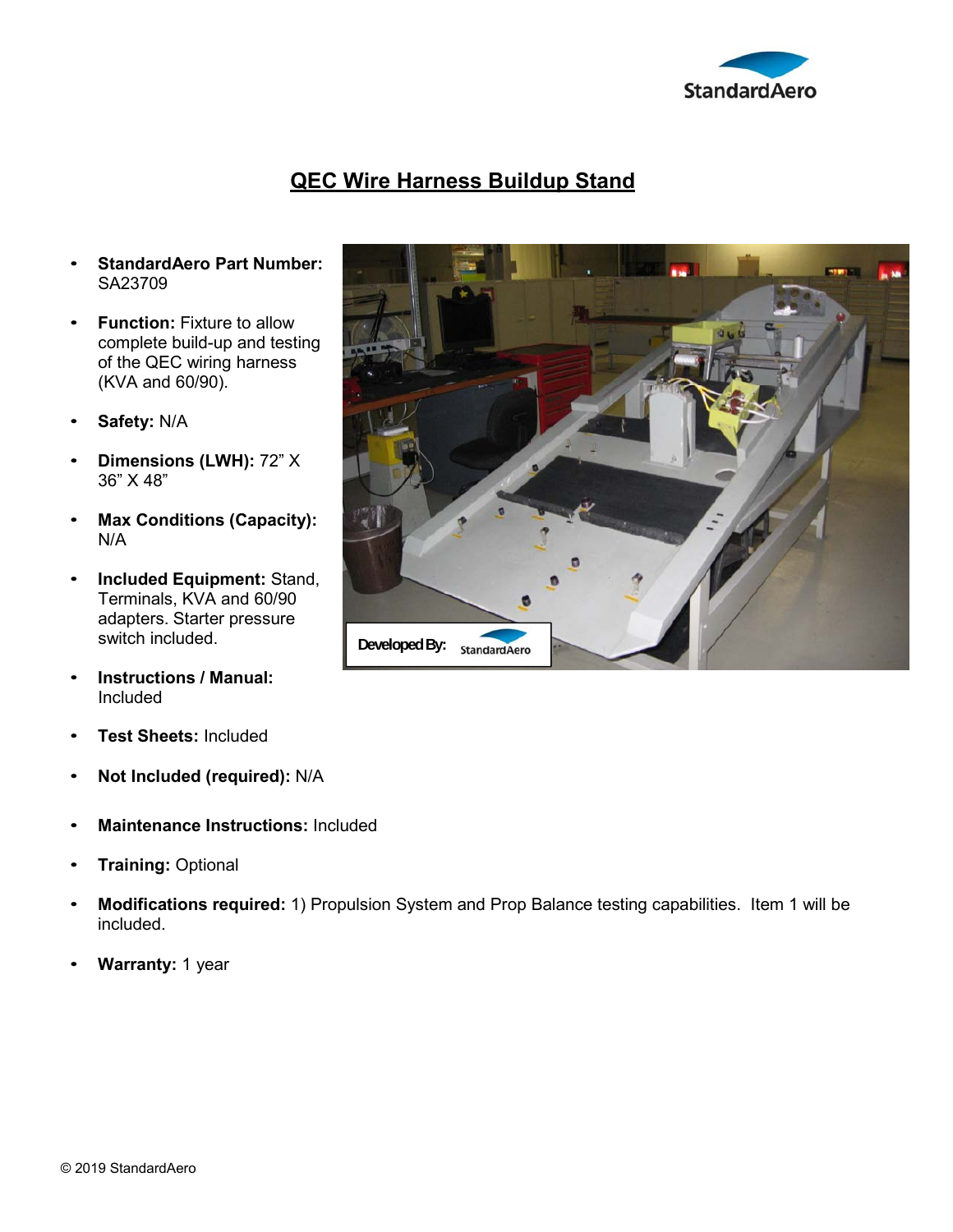![](_page_5_Picture_0.jpeg)

## **QEC Wire Harness Tester Specifications**

- **StandardAero Part Number:** SA45190
- **Function:** Electrical panel for testing of the QEC wiring harness KVA and 60/90 (also tests Starter pressure switch).
- **Safety:** N/A
- **Dimensions (LWH):** 36" X 24" X 48"
- **Max Conditions (Capacity):** N/A
- **Included Equipment:** Tester, Transport cart, and Connecting wire harnesses.
- **Instructions / Manual:** Included
- **Test Sheets:** Included
- **Not Included (Required):** N/A
- **Maintenance Instructions:** Included
- **Training:** Optional
- **Modifications Required:** 1) Power / Ground, 2) Propulsion System and 3) Prop Balance testing capabilities. Items 1 through 3 will be included.
- **Warranty:** 1 year

| With and<br><b>MARKAANAMAR</b><br>194.9                                                                             |
|---------------------------------------------------------------------------------------------------------------------|
| $-0.1$<br><b>ART</b><br>$-100$<br><b><i><u>AAAAAAAA</u></i></b><br>Œ                                                |
| W(1)<br>$\overline{a}$                                                                                              |
| <b>COLL VO</b><br><b>ROAD AVAIL</b><br>$6.798$ PC<br><b>VYV)</b><br><b>Callery</b>                                  |
| 1977<br><b>VYVY</b><br><b>TEGS</b><br>7000<br>polarity.<br>1449<br><b>A MON</b><br><b>HELV</b><br><b>Contra Add</b> |
| <b>CALL TOO</b><br><b>GALLY</b>                                                                                     |
|                                                                                                                     |
|                                                                                                                     |
|                                                                                                                     |
| <b>ENTER OF OCEAN</b><br>Developed By:<br><b>StandardAero</b>                                                       |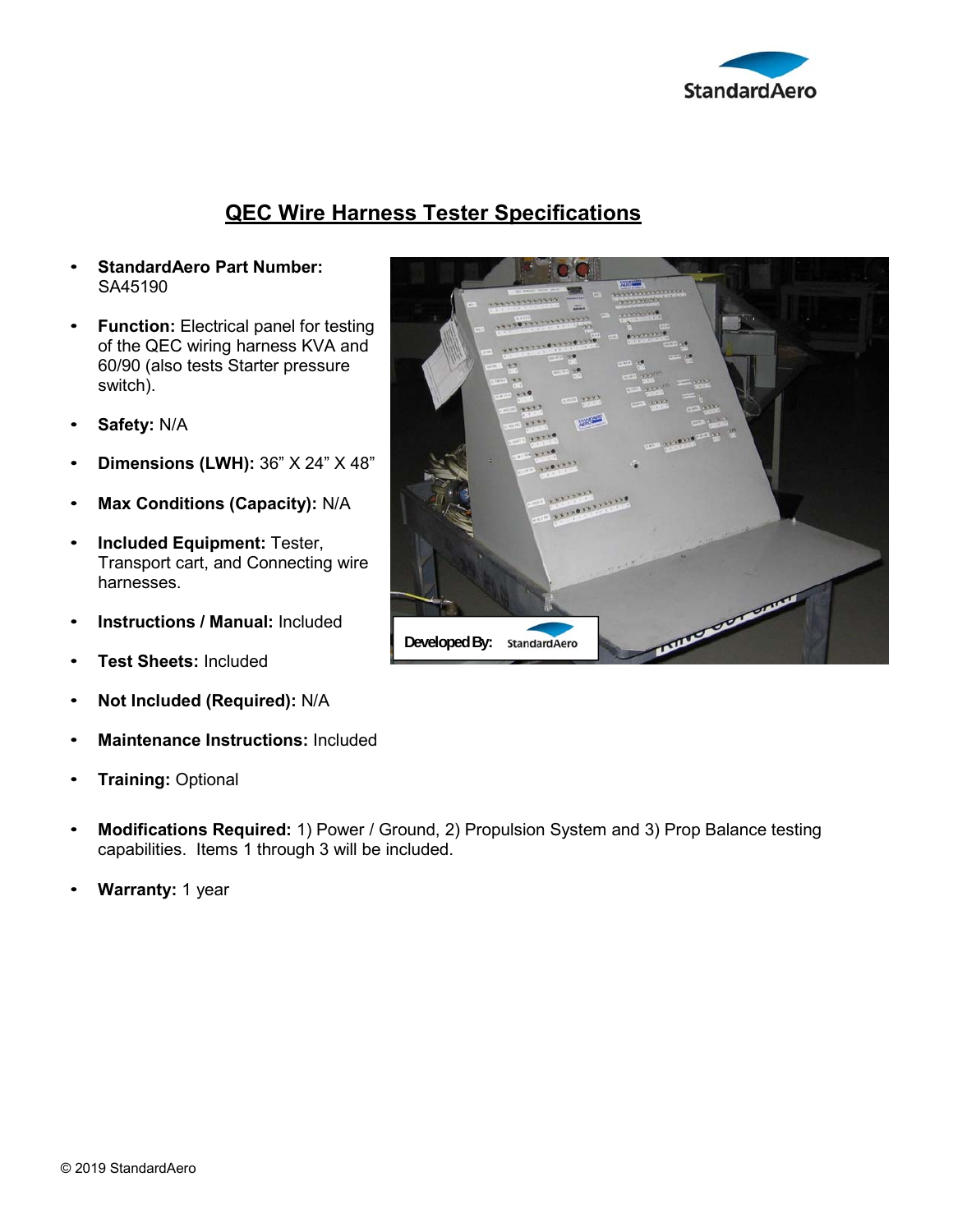![](_page_6_Picture_0.jpeg)

### **Oil Cooler and Fuel Heater Strainer Tester**

- **StandardAero Part Number:** SA16375
- **Function:** Testing which simulates the FHS and Oil Cooling bypass and back-pressure as a matched set. Adding filter to set can be incorporated.
- **Safety:** Warning oil temperature and pressurized lines.
- **Dimensions (LWH):** 60" X 36" X 60"
- **Max Conditions (Capacity):** 90 degrees Celsius oil temp, 36 PSI oil pressure
- **Included Equipment:** Tester with Stand
- **Instructions / Manual:** Included
- **Test Sheets:** Included
- **Not Included (Required):** Oil, 3 Phase 208 volt power source (32 amps max usage)
- **Maintenance Instructions:** Included
- **Training:** Optional

![](_page_6_Picture_13.jpeg)

- **Modifications Required:** 1) Enclose component testing area of the stand (spray shield), 2) Modify the drain system for easier drainage and filling of the main tank, 3) Install oil level sight-glass, 4) Install partial enclosure of the lower system components. Items 1 through 4 will be included. 5) (Optional) Add 2 more pressure sensors and gauges if delta across filter desired.
- **Warranty:** 1 year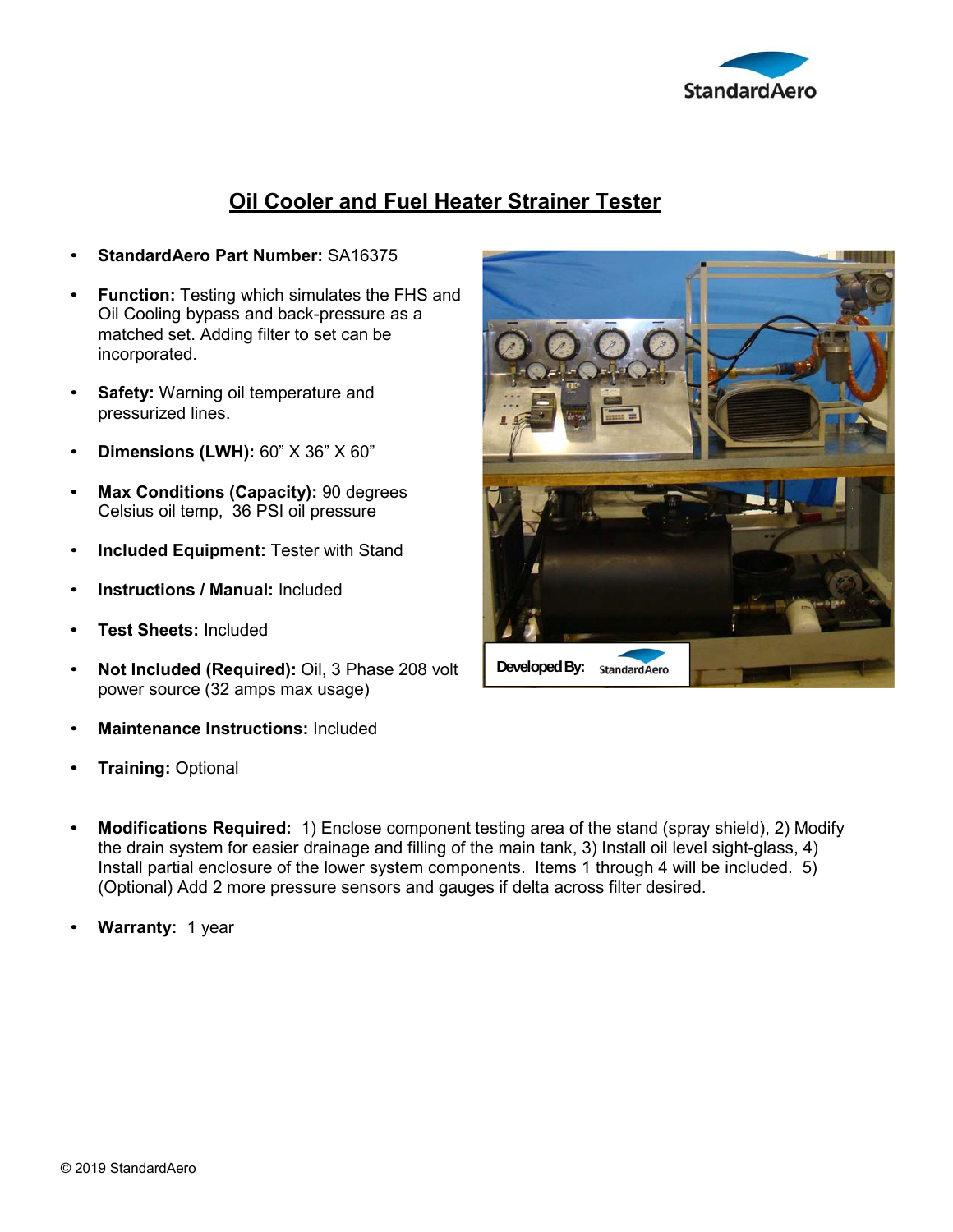![](_page_7_Picture_0.jpeg)

## **Lower Longeron Rodney Fixture (Jig)**

- **StandardAero Part Number:** SA10670
- **Function:** For the removal and replacement of the Left and Right Longerons of the T-56 QEC Kit Oil Cooler Duct Assembly
- **Safety:** Not designed to support engine.
- **Dimensions (LWH):** 70" X 24" X 78"
- **Max Conditions (Capacity):** Lower Longeron only
- **Included Equipment:** Lower Longeron Rodney Fixture (Jig)
- **Instructions / Manual:** Included
- **Test Sheets:** N/A
- **Not Included (Required):** N/A
- **Maintenance Instructions:** Included
- **Training:** Optional
- **Modifications required:** N/A
- **Warranty:** 1 year

![](_page_7_Picture_15.jpeg)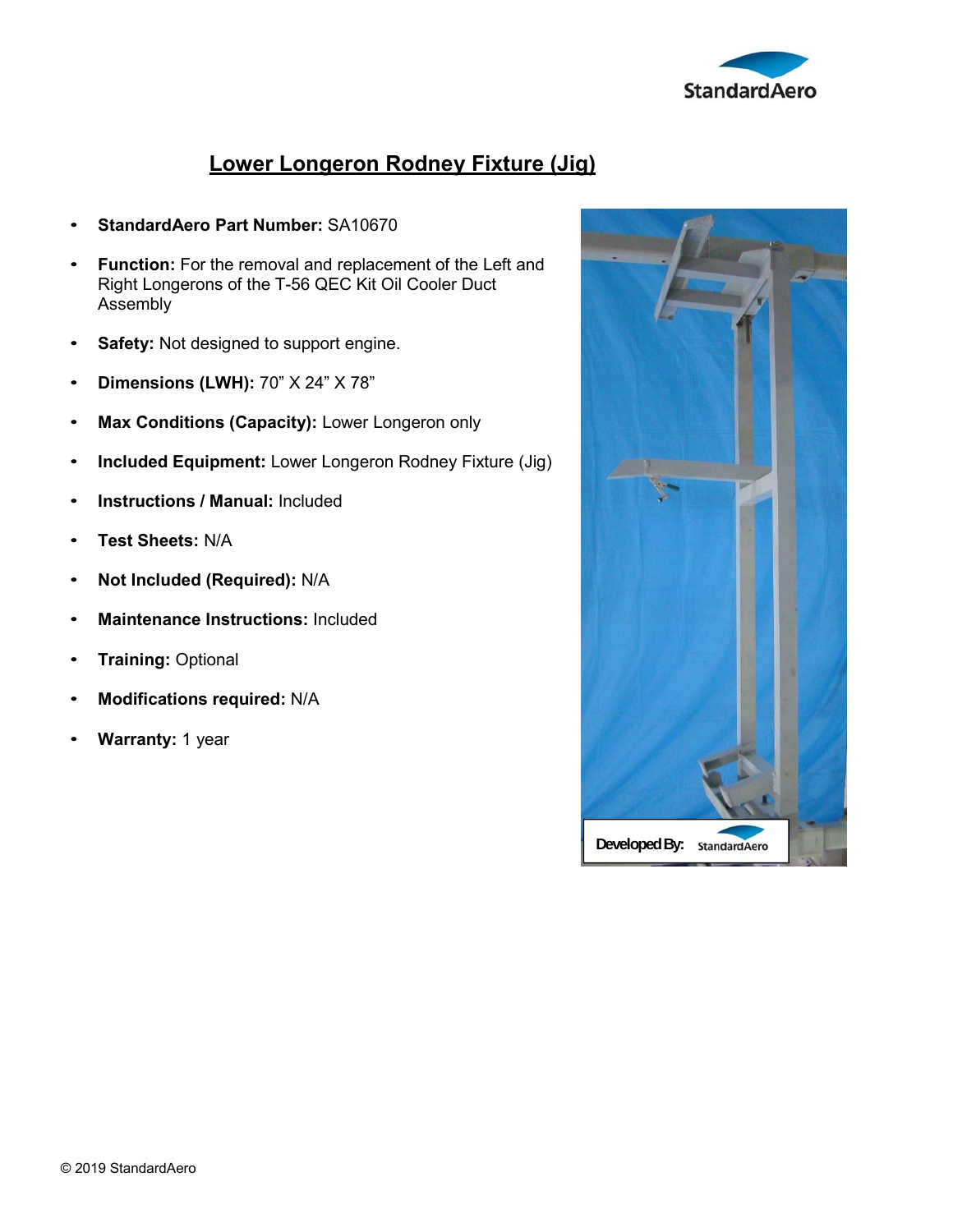![](_page_8_Picture_0.jpeg)

### **Chin Scope Maintenance Fixture (Assy)**

- **StandardAero Part Number:** KT06-005
- **Function:** For the disassembly and assembly of the C-130H QECK Chin Scoop
- **Safety:** Not designed to be transported at high speeds or on rough surfaces. Not designed to support engine.
- **Dimensions (LWH):** 36" X 24" X 35"
- **Max Conditions (Capacity):** N/A
- **Included Equipment:** Chin Scoop Maintenance fixtures includes Specialized fixture P/N KT06-005 and Universal Engine Stand P/N 6796643
- **Test Sheets:** N/A
- **Not Included (Required):** N/A
- **Maintenance Instructions:** Optional
- **Training:** Optional
- **Modifications required:** N/A
- 

![](_page_8_Picture_14.jpeg)

![](_page_8_Picture_15.jpeg)